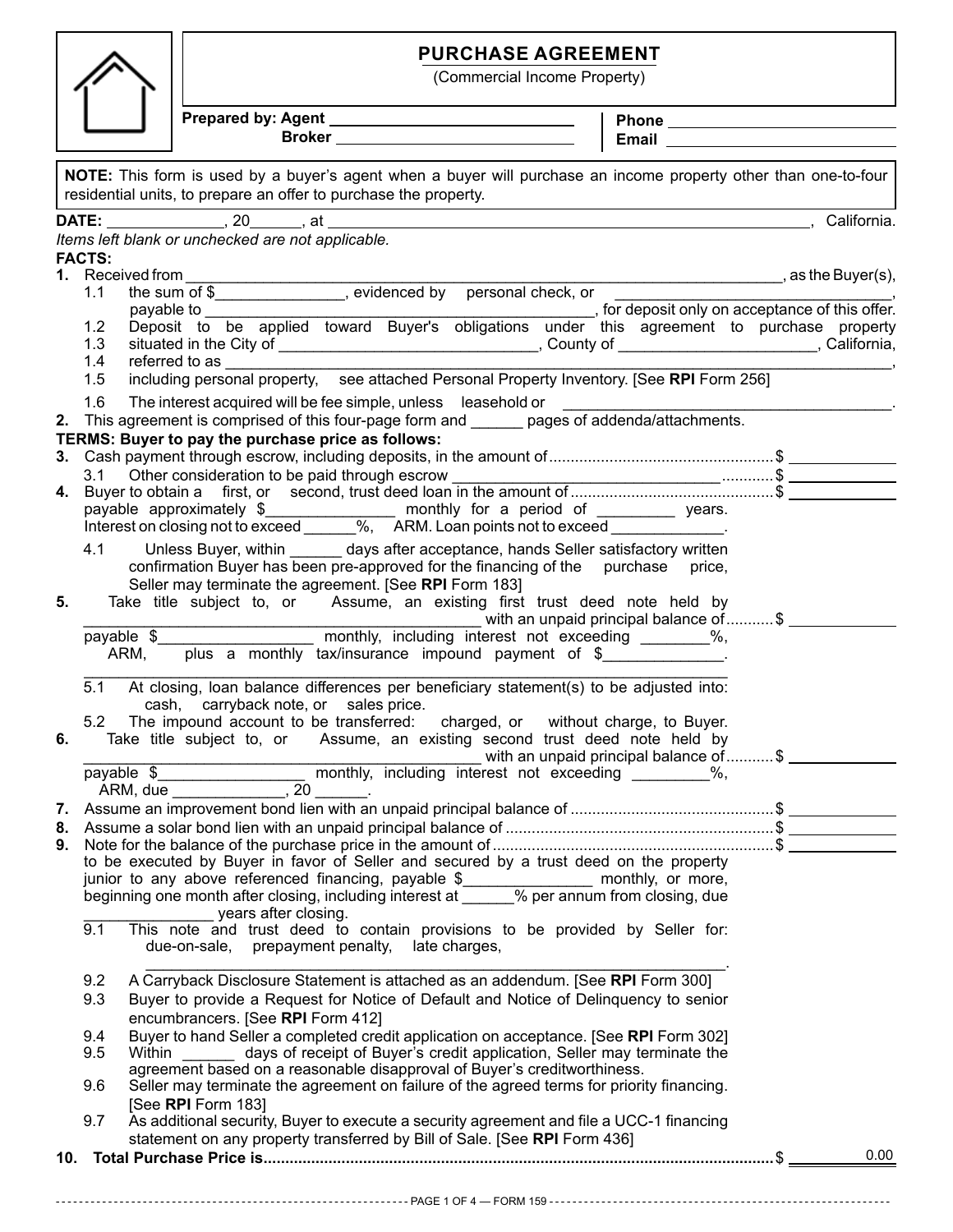#### **11. ACCEPTANCE AND PERFORMANCE:**

11.1 This offer to be deemed revoked unless accepted in writing on presentation, or within days after date, and acceptance is personally delivered or faxed to Offeror or Offeror's Broker within this period.

------------------------------------------------------------- PAGE 2 OF 4 — FORM 159 -----------------------------------------------------------

- 11.2 After acceptance, Broker(s) are authorized to extend any performance date up to one month.
- 11.3 On the inability of Buyer to obtain or assume financing as agreed by the date scheduled for closing, Buyer may terminate the agreement.
- 11.4 Buyer's close of escrow is conditioned on Buyer's prior or concurrent closing on a sale of other property, commonly referred to as
- 11.5 Any termination of the agreement will be by written Notice of Cancellation timely delivered to the other party, the other party's Broker or escrow, with instructions to escrow to return all instruments and funds to the parties depositing them. [See **RPI** Form 183]
- 11.6 Both parties reserve their rights to assign and agree to cooperate in effecting an Internal Revenue Code §1031 exchange prior to close of escrow on either party's written notice. [See **RPI** Forms 171 or 172-2]
- 11.7 Before any party to this agreement files an action on a dispute arising out of this agreement which remains unresolved after 30 days of informal negotiations, the parties agree to enter into non-binding mediation administered by a neutral dispute resolution organization and undertake a good faith effort during mediation to settle the dispute.
- 11.8 If Buyer breaches the agreement, Buyer's monetary liability to Seller is limited to  $$$ or the deposit receipted in Section 1.

#### **12. DUE DILIGENCE CONTINGENCIES:**

Within \_\_\_\_\_\_ days after receipt or occurrence of any of the following conditions, Buyer may terminate the agreement based on Buyer's reasonable disapproval of the condition. [See **RPI** Form 183]

- 12.1 Income and expense records, leases, property management and other service contracts, permits or licenses affecting the operation of the property which Seller will make available to Buyer on acceptance. [See **RPI** IPB Suite]
- 12.2 Rental Income Rent Roll Statement itemizing, by unit, the tenant's name, rent amount, rent due date and delinquencies, deposits, rental period and expiration, and any rental incentives, bonuses or discounts signed by Seller and handed to Buyer on acceptance. [See **RPI** Form 352-1]
- 12.3 Seller's Natural Hazard Disclosure Statement to be signed by Seller and handed to Buyer on acceptance. [See **RPI** Form 314]
- 12.4 Condition of Commercial Property Disclosure Commercial TDS to be signed by Seller and Seller's Broker and handed to Buyer on acceptance. Solar Shade Control Notices sent or received by Seller to be handed to Buyer on acceptance. [See **RPI** Form 304-1]
- 12.5 Inspection of the property by Buyer, his agent or consultants within days after acceptance for value and condition sufficient to justify the purchase price.
- 12.6 Preliminary title report for the policy of title insurance, which Seller will cause escrow to hand Buyer as soon as reasonably possible after acceptance.
- 12.7 An estoppel certificate executed by each tenant affirming the terms of their occupancy, which Seller will hand Buyer prior to seven days before closing. [See **RPI** Form 598]
- 12.8 All documentation concerning any solar bond lien on the property or solar equipment lease which Seller will make available to Buyer on acceptance.
- 12.9 Seller's Neighborhood Security Disclosure Statement prepared by Seller setting forth recent criminal activity on or about the property relevant to the security of persons and their belongings on the property, and any security arrangements undertaken or which should be undertaken in response. [See **RPI** Form 321]
- 12.10 Seller's government related licenses, permits, mapping of the parcel, blueprints and plans, certificates of occupancy, building inspections, health and safety reports, environmental impact and conditions reports or studies known to Seller, and copies of relevant local zoning ordinances affecting the use or operation of the property.
- 12.11 � See attached Due Diligence Contingencies Addendum for additional conditions. [See **RPI** Form 279]

### **13. PROPERTY CONDITIONS:**

- 13.1 Seller to furnish prior to closing:
	- a. � a structural pest control inspection report and certification of clearance of corrective conditions.
	- b. � a property inspection report prepared by an insured property inspector.
	- c. a one-year home warranty policy:
		- Insurer
	- Coverage d. � a certificate of occupancy, or other clearance or retrofitting, required by local ordinance for the transfer of possession or title.
	- e. Energy Audit Report stating the rating for the property's improvements is no greater than **EXEC 10.**

------------------------------------------------------------- PAGE 2 OF 4 — FORM 159 -----------------------------------------------------------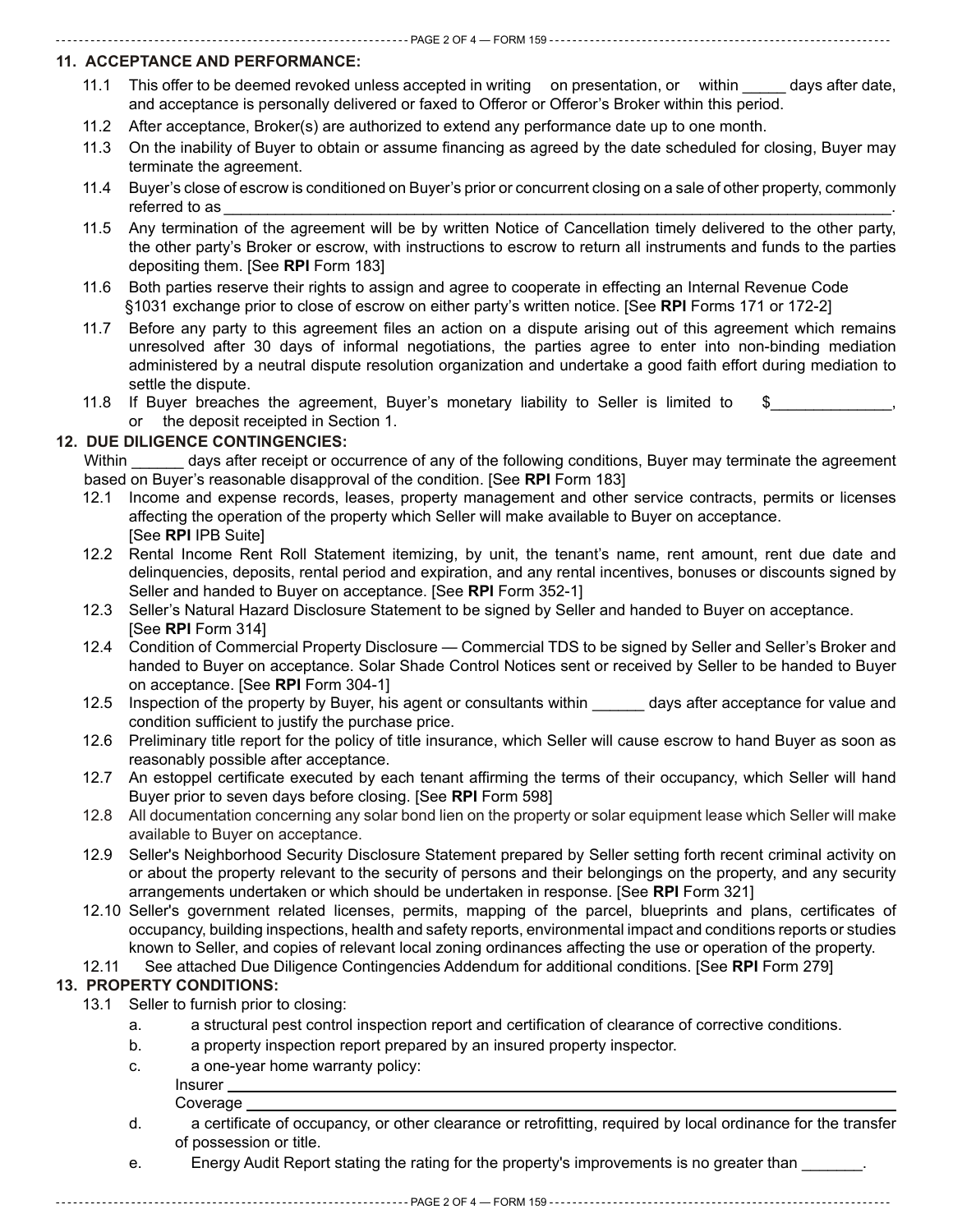- 13.2 Complying smoke detector(s) and water heater bracing exist, and if not, Seller to install.
- 13.3 Seller to maintain the property in good condition until possession is delivered.
- 13.4 Fixtures and fittings attached to the property include, but are not limited to: window shades, blinds, light fixtures, plumbing fixtures, curtain rods, wall-to-wall carpeting, draperies, hardware, antennas, air coolers and conditioners, solar equipment, trees, shrubs, mailboxes and other similar items.

---------- PAGE 3 OF 4 — FORM 159 --------

13.5 New agreements and modifications of existing agreements to rent units, or to service, alter or equip the property, will not be entered into by Seller without Buyer's prior written consent, which will not be unreasonably withheld.

## **14. CLOSING CONDITIONS:**

14.1 This transaction to be escrowed with

Parties to deliver instructions to escrow as soon as reasonably possible after acceptance.

- a. � Escrow holder is authorized and instructed to act on the provisions of this agreement as the mutual escrow instructions of the parties and to draft any additional instructions necessary to close this transaction. [See **RPI** Form 401]
- b. � Escrow instructions, prepared and signed by the parties, are attached to be handed to escrow on acceptance. [See **RPI** Form 401]
- 14.2 Escrow to be handed all instruments needed to close escrow on or before \_\_\_\_\_\_\_\_\_\_\_, 20\_\_\_\_\_\_, or within days after acceptance. Parties to hand escrow all documents required by the title insurer, lenders or other third parties to this transaction prior to seven days before the date scheduled for closing.

a. Each party to pay its customary escrow charges. [See **RPI** Forms 310 and 311]

14.3 Title to be vested in Buyer or Assignee free of encumbrances other than those set forth herein. Buyer's interest in title to be insured under a policy issued by  $\overline{\phantom{a}}$   $\overline{\phantom{a}}$   $\overline{\phantom{a}}$   $\overline{\phantom{a}}$  and  $\overline{\phantom{a}}$  and  $\overline{\phantom{a}}$  and  $\overline{\phantom{a}}$  and  $\overline{\phantom{a}}$  and  $\overline{\phantom{a}}$  and  $\overline{\phantom{a}}$  and  $\overline{\phantom{a}}$  and  $\overline{\phantom{a$ 

on  $a(n)$  CLTA standard, ATLA owner's, or ALTA binder, policy of title insurance.

- a. Endorsements
- b. Seller, or Buyer, to pay the title insurance premium.
- 14.4 Buyer to furnish a new fire insurance policy covering the property.
- 14.5 Taxes, assessments, insurance premiums, rents, interest and other expenses to be pro rated to close of escrow, unless otherwise provided.
	- a. � Attached is a notice of your Supplemental Property Tax Bill. [See **RPI** Form 317]
- 14.6 Bill of Sale to be executed for any personal property being transferred.
	- a. � A UCC-3 Condition of Title Report to be ordered from the Secretary of State and approved by Buyer prior to close of escrow.
- 14.7 Seller to assign, and title to be subject to, all existing leases and rental agreements. [See **RPI** Form 595]
	- a. � Seller to notify each tenant of the change of ownership on or before the close of escrow. [See **RPI** Form 554]
- 14.8 Security deposits held by Seller to be handed to Buyer on close of escrow. Seller to notify each tenant of the transfer of the security deposit on close of escrow, with a copy of each notice to Buyer through escrow. [See **RPI** Form 586]
- 14.9 Delinquent unpaid rent to be treated as paid. Any recovery by Buyer of Seller's portion of delinquent rent and pro rated delinquent rent credited to Buyer shall be refunded to Seller on collection by Buyer.
- 14.10 Service and equipment contracts to be assumed by Buyer include

**\_\_\_\_\_\_\_\_\_\_\_\_\_\_\_\_\_\_\_\_\_\_\_\_\_\_\_\_\_\_\_\_\_\_\_\_\_\_\_\_\_\_\_\_\_\_\_\_\_\_\_\_\_\_\_\_\_\_\_\_\_\_\_\_\_\_\_\_\_\_\_\_\_\_\_\_\_\_\_\_\_\_\_\_\_\_\_\_** a. Contracts assumed by Buyer to be pro rated to close of escrow.

- 14.11 A solar equipment lease lien exists on the property for the solar equipment located on the property payable  $\text{\$}$  monthly, expiring the set of  $\text{?}20$ 
	- a. Solar equipment lease to be assumed by Buyer and pro rated to close of escrow.
- 14.12 Possession of the property and keys/access codes to be delivered on close of escrow.
- 14.13 If Seller is unable to convey marketable title as agreed, or if the improvements on the property are materially damaged prior to closing, Buyer may terminate the agreement. Seller to pay all reasonable escrow cancellation charges. [See **RPI** Form 183]

# **15. NOTICE OF YOUR SUPPLEMENTAL PROPERTY TAX BILL:**

California property tax law requires the Assessor to revalue real property at the time the ownership of the property changes. Because of this law, you may receive one or two supplemental tax bills, depending on when your loan closes.

The supplemental tax bills are not mailed to your lender. If you have arranged for your property tax payments to be paid through an impound account, the supplemental tax bills will not be paid by your lender. It is your responsibility to pay these supplemental bills directly to the Tax Collector.

If you have any questions concerning this matter, please call your local Tax Collector's Office.

------------------------------------------------------------- PAGE 3 OF 4 — FORM 159 -----------------------------------------------------------